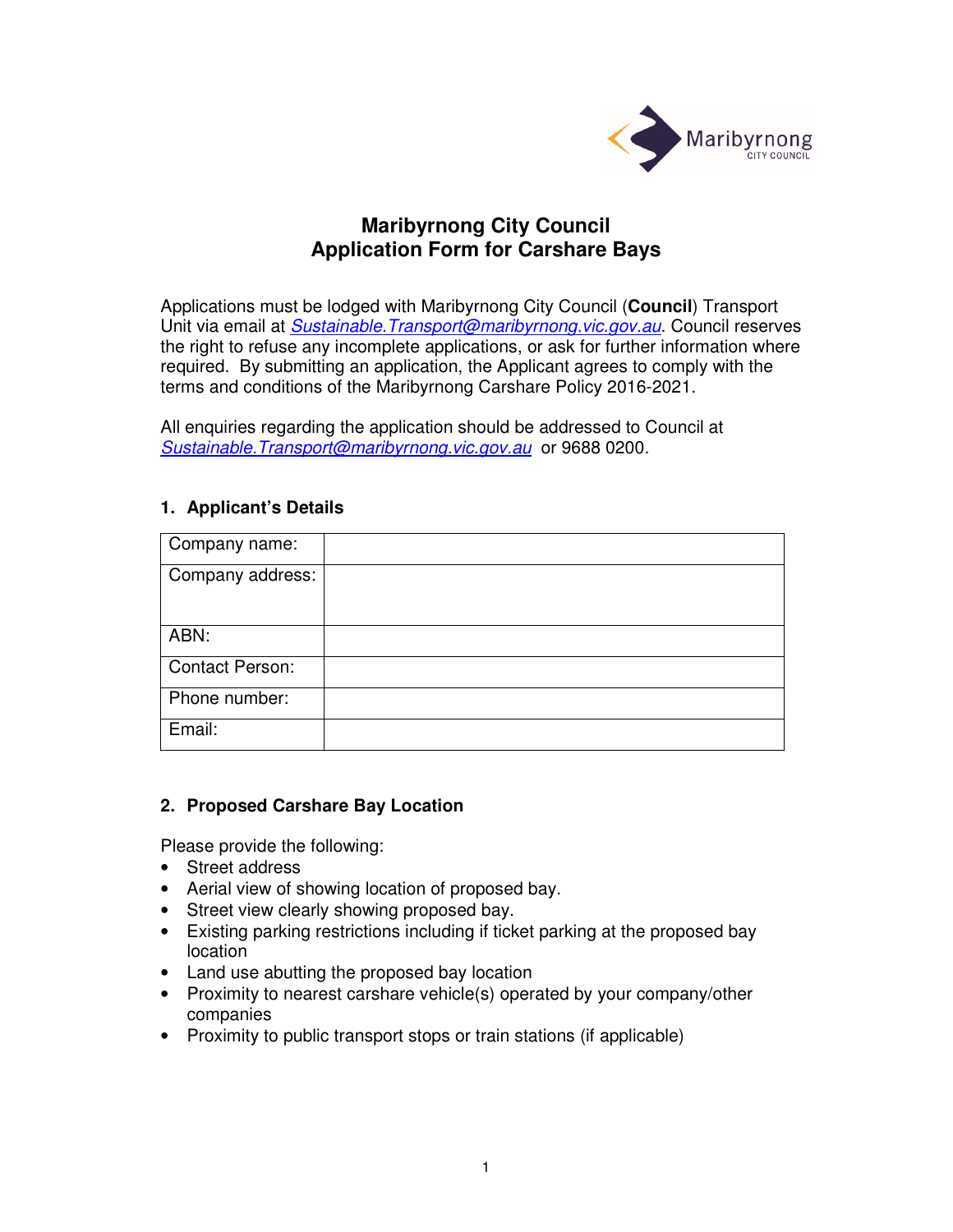

**Figure 1: Aerial view for Proposed Carshare Bay (example only)** 

If more than 1 location is requested, please attach **additional** pages as required-Please ensure each bay is in order of preference.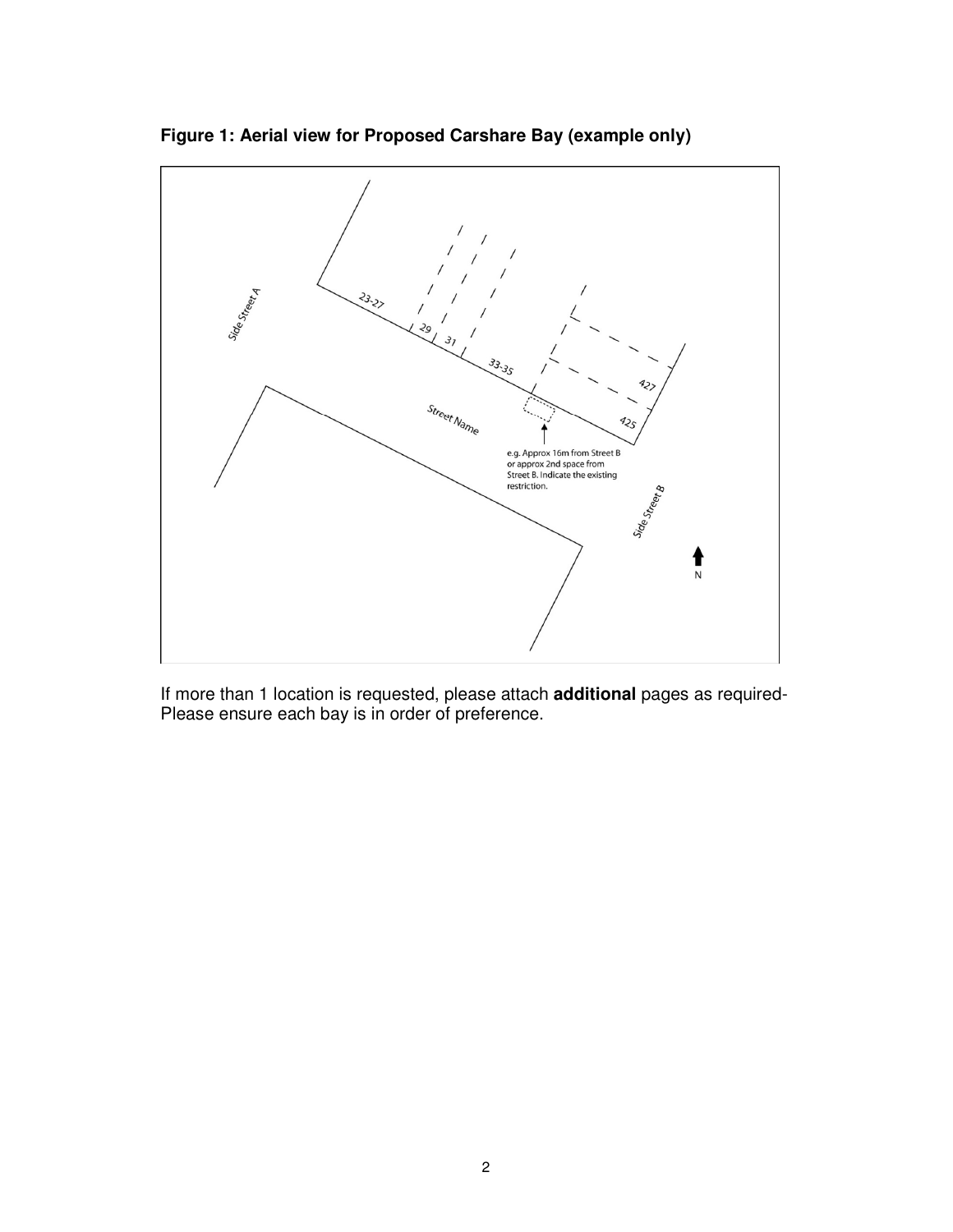#### **Does the Applicant propose to install an information panel at the location:**   $\Box$  No

 Yes, please provide details of the dimensions of the information panel (height, width, depth) and proposed content.

### **3. Basis for Demand**

|           | Number of existing carshare<br>members within a 500m radius                                                              |  |
|-----------|--------------------------------------------------------------------------------------------------------------------------|--|
|           | • Number of potential new members<br>within a 500m radius                                                                |  |
| $\bullet$ | Utilisation rates of existing carshare<br>vehicles within a 500m radius<br>expressed as a ratio of car to<br>members     |  |
|           | Other indicators of estimated<br>demand: e.g. household size, age of<br>population, growth in monthly<br>membership etc. |  |

## **4. Proposed Carshare Vehicle At Location**

| Vehicle 1                     |          | <b>Vehicle 2 (Alternate)</b>  |          |
|-------------------------------|----------|-------------------------------|----------|
| Proposed make(s):             |          | Proposed make(s):             |          |
| Proposed model(s):            |          | Proposed model(s):            |          |
| ANCAP safety rating:          | stars    | ANCAP safety rating:          | stars    |
| Carbon emissions per vehicle: | grams/km | Carbon emissions per vehicle: | grams/km |

# **5. Payment of Fees and charges**

Based on the information provided in the application, Council will determine the suitability of the proposed carshare bay location and will undertake consultation if required.

#### **Council may in its discretion reject any application. In that event, Council may propose an alternative location for the Applicant.**

If the Applicant is successful, the Applicant must pay Council the establishment fee (**\$500 in non-ticket parking area or \$1,500 in ticket parking area plus GST**) by